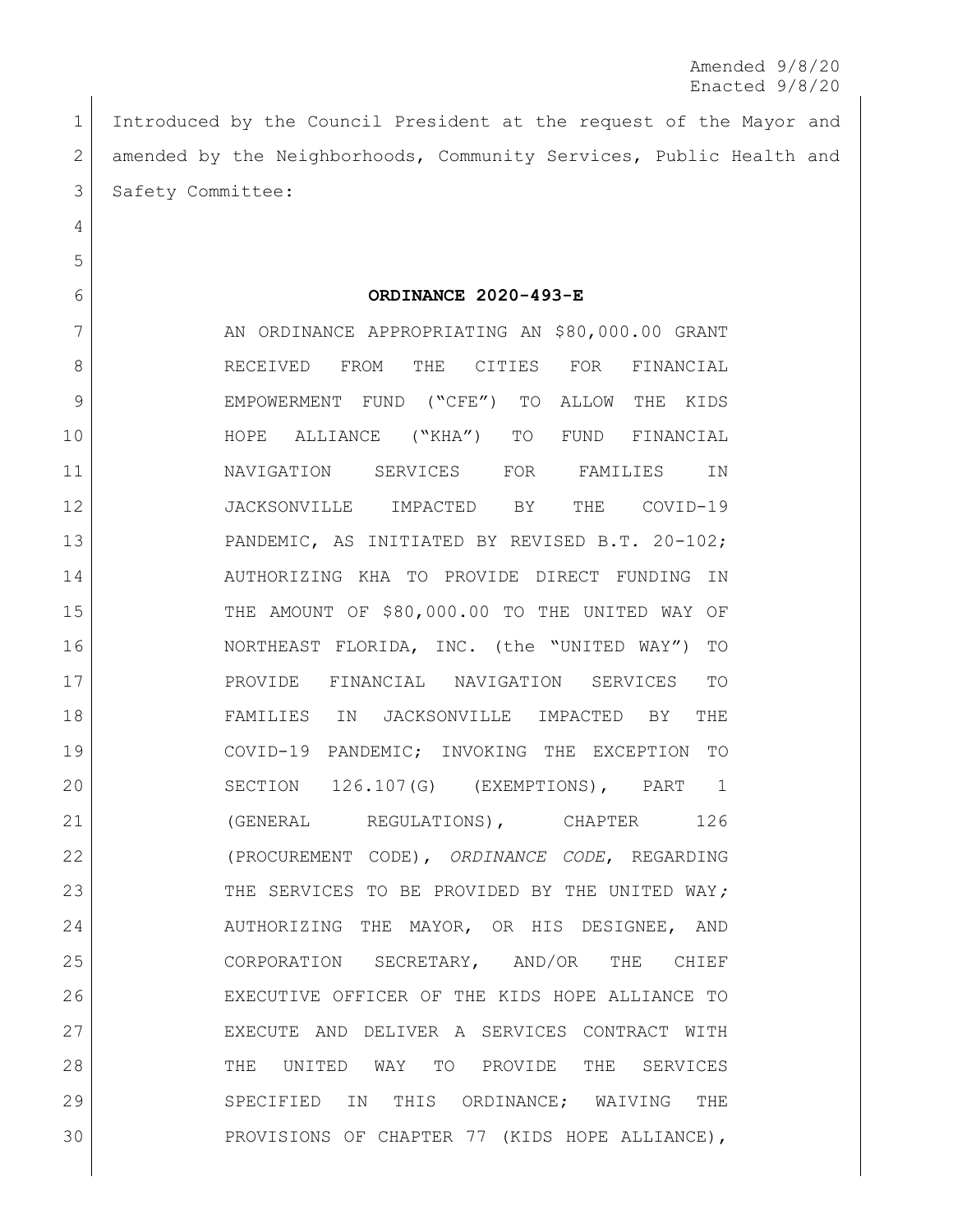*ORDINANCE CODE*, TO THE EXTENT THAT THE 2 SERVICES SPECIFIED IN THIS ORDINANCE MAY NOT BE CONSIDERED CHILDREN'S SERVICES AS CONTEMPLATED BY CHAPTER 77; WAIVING THE REQUIREMENTS OF CHAPTER 77 (KIDS HOPE ALLIANCE), SECTION 77.111(a) (PROVIDER CONTRACTS), *ORDINANCE CODE*, TO EXEMPT THE 8 SERVICES TO BE PROVIDED BY THE UNITED WAY FROM 9 COMPETITIVE PROCUREMENT; PROVIDING AN 10 EFFECTIVE DATE.

**BE IT ORDAINED** by the Council of the City of Jacksonville:

 **Section 1. Appropriation.** For the 2019-2020 fiscal year, within the City's budget, there are hereby appropriated the indicated sum(s) from the account(s) listed in subsection (a) to 16 the account(s) listed in subsection (b):

 (Revised B.T. 20-102 attached hereto as **Revised Exhibit 1**, labeled as "Revised Exhibit 1, Revised B.T. 20-102, August 31, 2020 – NCSPHS" and incorporated herein by this reference)

 (a) Appropriated from: 21 See Revised B.T. 20-102 \$80,000.00

(b) Appropriated to:

23 See Revised B.T. 20-102 \$80,000.00

24 (c) Explanation of appropriation:

 The funding above is a grant received from CFE to allow KHA to fund financial navigation services for families in Jacksonville impacted by the COVID-19 pandemic through a direct contract with the United Way. These services will be marketed to families of children participating in children's services programs funded by KHA.

**Section 2. Purpose.** The purpose of the appropriation in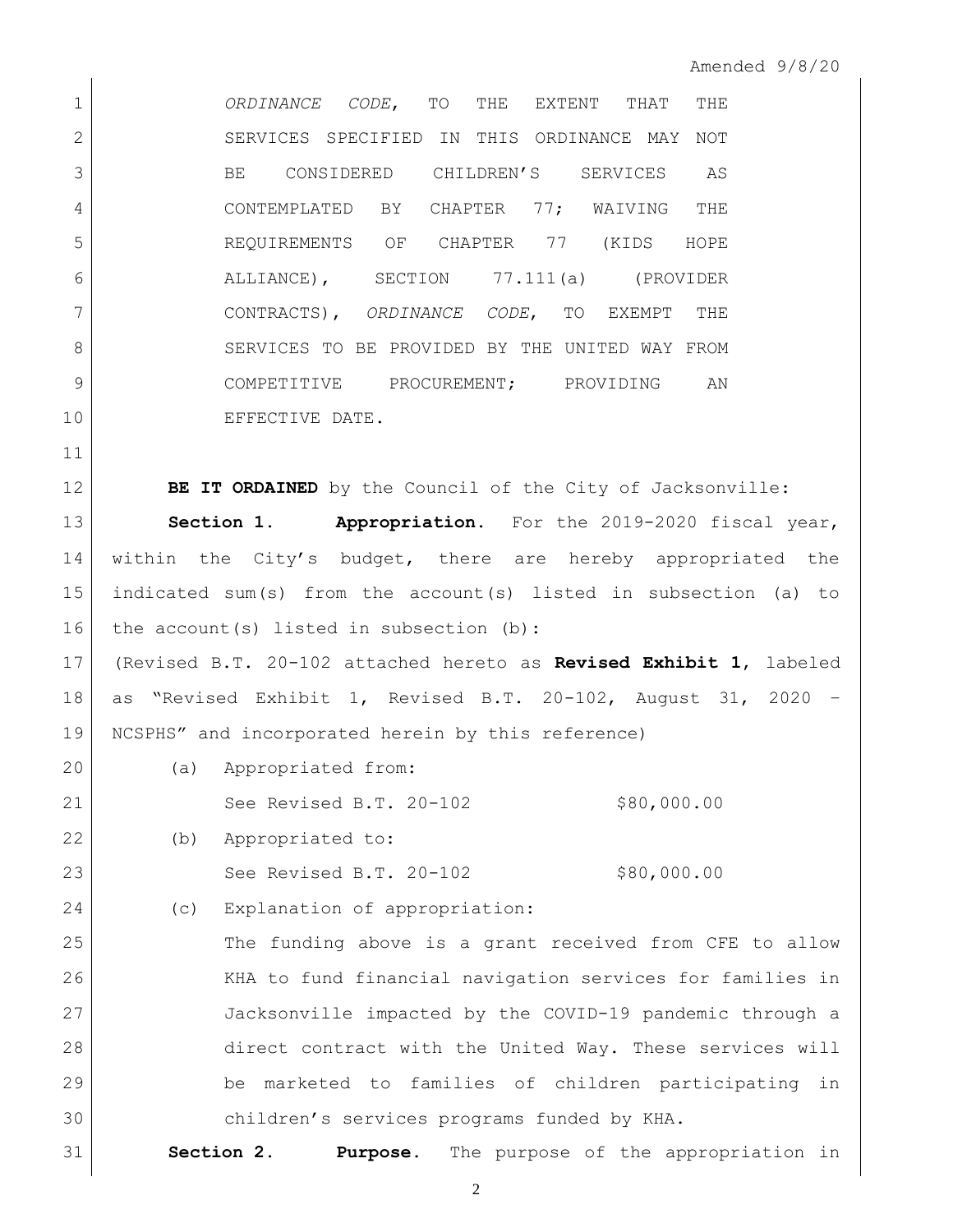## Amended 9/8/20

 this ordinance is to allow KHA to fund financial navigation 2 services for families in Jacksonville impacted by the COVID-19 3 | pandemic through a direct contract with the United Way. The funds will be used to provide financial information and referrals to families impacted by the COVID-19 pandemic and economic fallout. The grant term will run from August 1, 2020 through July 31, 2021. A copy of the grant award letter is attached hereto as **Exhibit 2**.

 **Section 3. Invoking the exception to Section 126.107(g)(Exemptions), Part 1 (General Regulations), Chapter 126 (Procurement Code),** *Ordinance Code.* KHA is hereby authorized to directly procure services from the United Way for financial navigation services for families in Jacksonville impacted by the COVID-19 pandemic in the amount of \$80,000.00. Pursuant to Section 126.107(g)(Exemptions), Part 1 (General Regulations), Chapter 126 (Procurement Code), *Ordinance Code*, such services are exempted from competitive solicitation because the services to be provided by the United Way are being appropriated and approved in this authorizing legislation.

 **Section 4. Approval and authorization to execute.** The Mayor, or his designee, the Corporation Secretary, and/or the Chief Executive Officer ("CEO") of KHA are hereby authorized to execute and deliver a contract with the United Way for the services 23 specified in this ordinance.

 **Section 5. Waiver of the provisions of Chapter 77 (Kids Hope Alliance),** *Ordinance Code***.** The City hereby waives the requirements of Chapter 77 (Kids Hope Alliance), *Ordinance Code*, with respect to the services funded and authorized under this ordinance to the extent that such services may not be considered children's services as contemplated by Chapter 77.

 **Section 6. Waiving the requirements of Chapter 77 (Kids Hope Alliance), Section 77.111(a)(Provider Contracts),** *Ordinance*